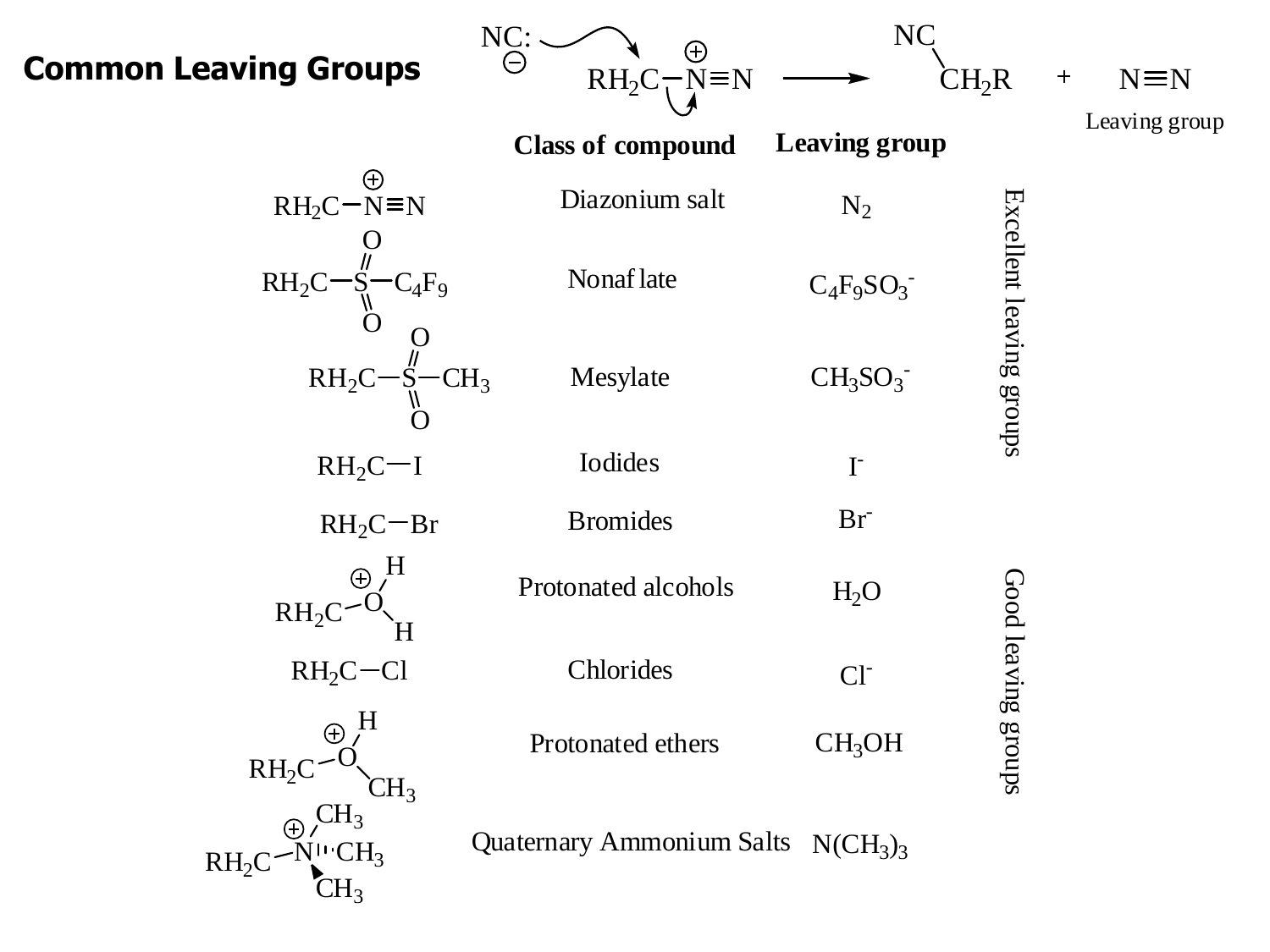#### **Poor Leaving Groups**

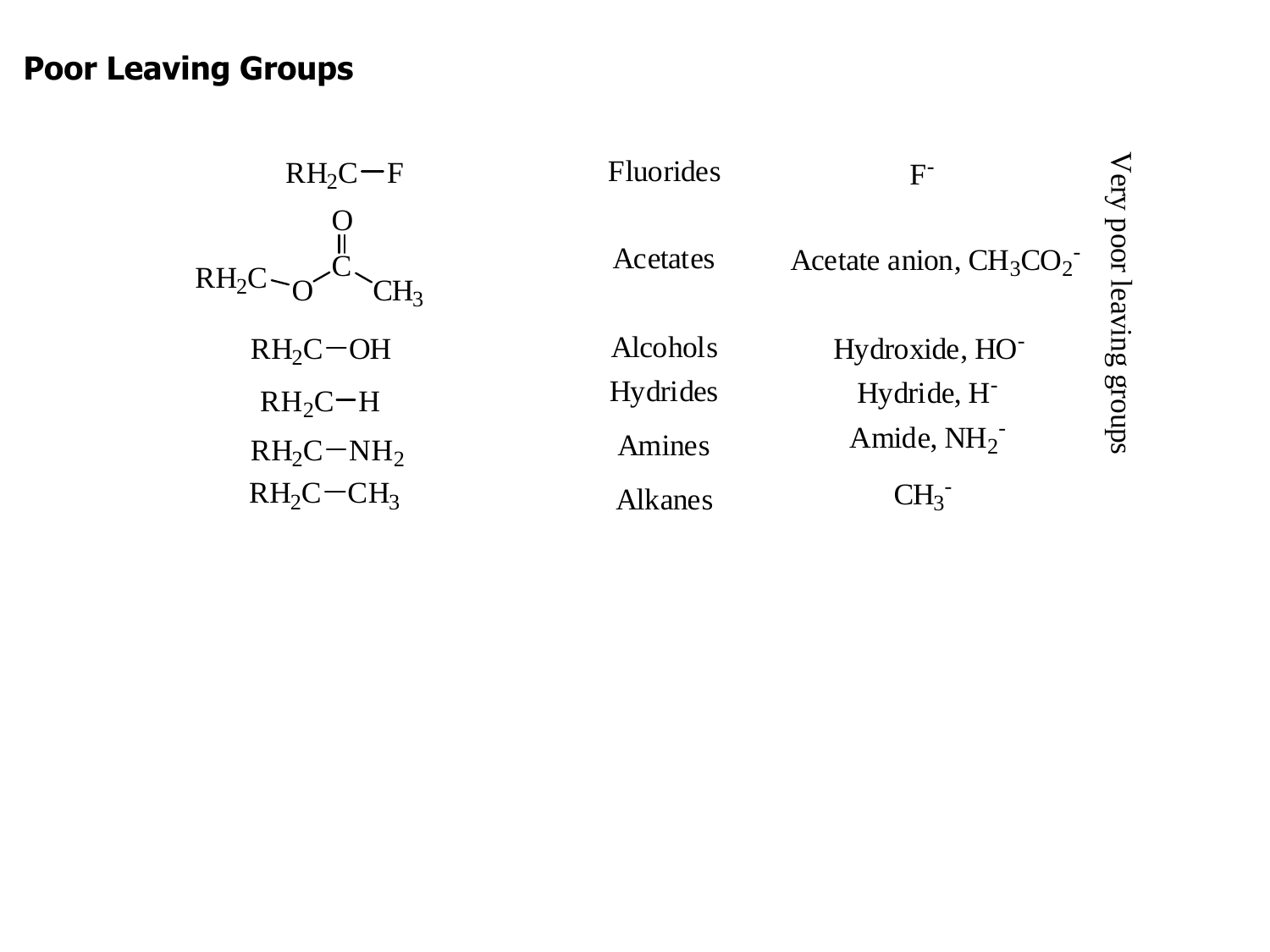## **Elimination Reactions**

Whenever substitution reactions are possible, we must also consider whether or not elimination reactions might occur under the same reaction conditions.

In elimination reactions, a "neutral" molecule is "eliminated" from the substrate to form a  $\pi$  **bond**. The  $\pi$  bond is formed between the two carbon atoms that bore the two parts of the eliminated molecule:

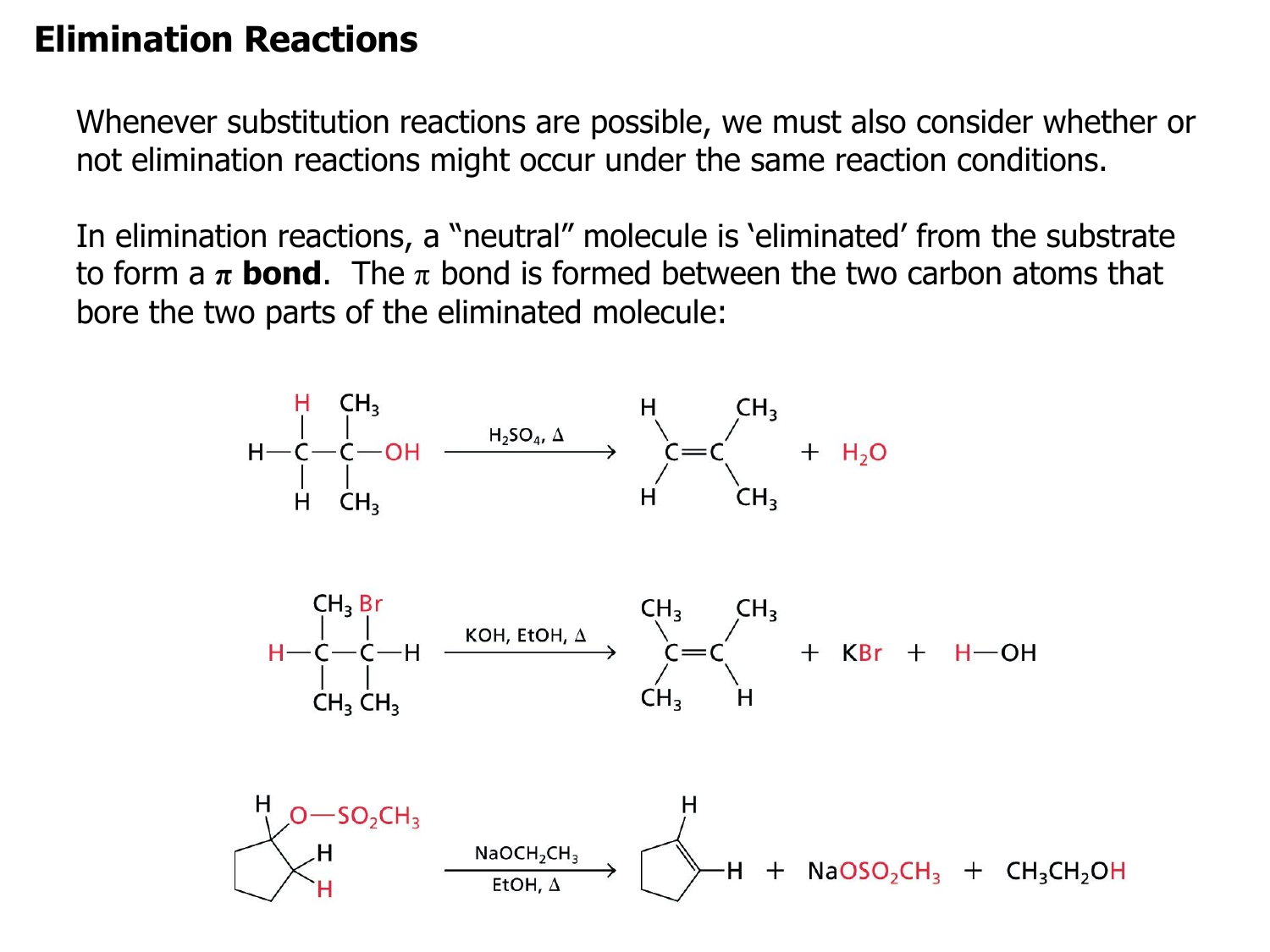## **Elimination Reactions – The E1 Mechanism**

The substrates that favour E1 reactions are the same that favour  $S_N1$  reactions: •A substrate bearing a good leaving group attached to a tetrahedral carbon atom.

•A substrate that can form a relatively stable carbocation.

The difference between E1 and SN1 reactions is in the type species which reacts with the substrate. E1 reactions are favoured with:

•Bases that are poor nucleophiles (good nucleophiles will favour substitution reactions).

•**Remember:** Substitution and Elimination reactions are always competing (whenever possible).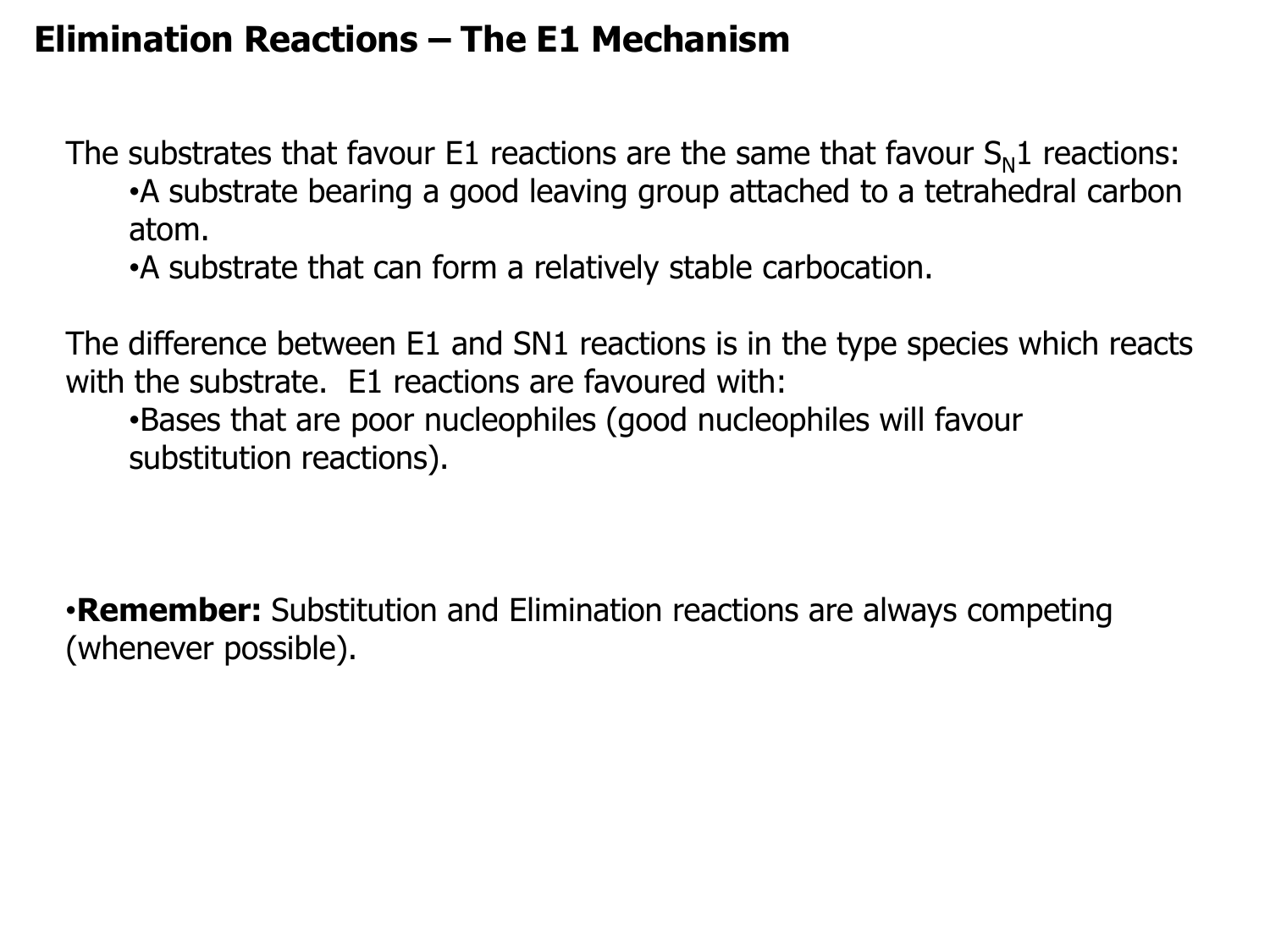#### **E1 Reactions – Stereochemistry and Regiochemistry**

A different elimination product is possible for every unique type of H beta (β) to the carbocation carbon.

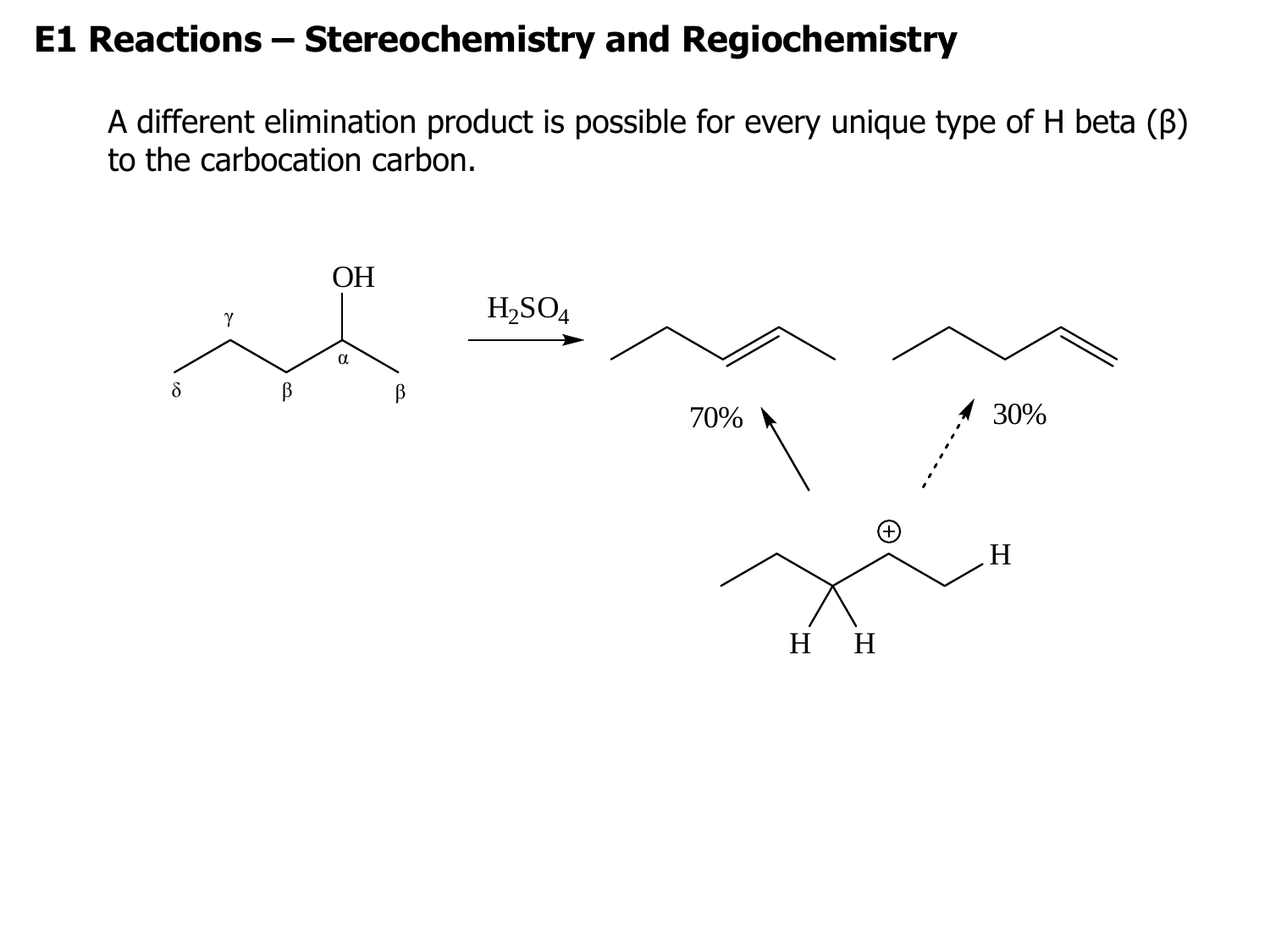### **Elimination Reactions - Kinetic vs. Thermodynamic Products**

1-pentene is the kinetic product (meaning it is easier to form) and 2-pentene is the thermodynamic product (meaning it is more stable).



**Reaction coordinate** 

Elimination reactions that occur under thermodynamic control are said to form the **Saytzeff products**.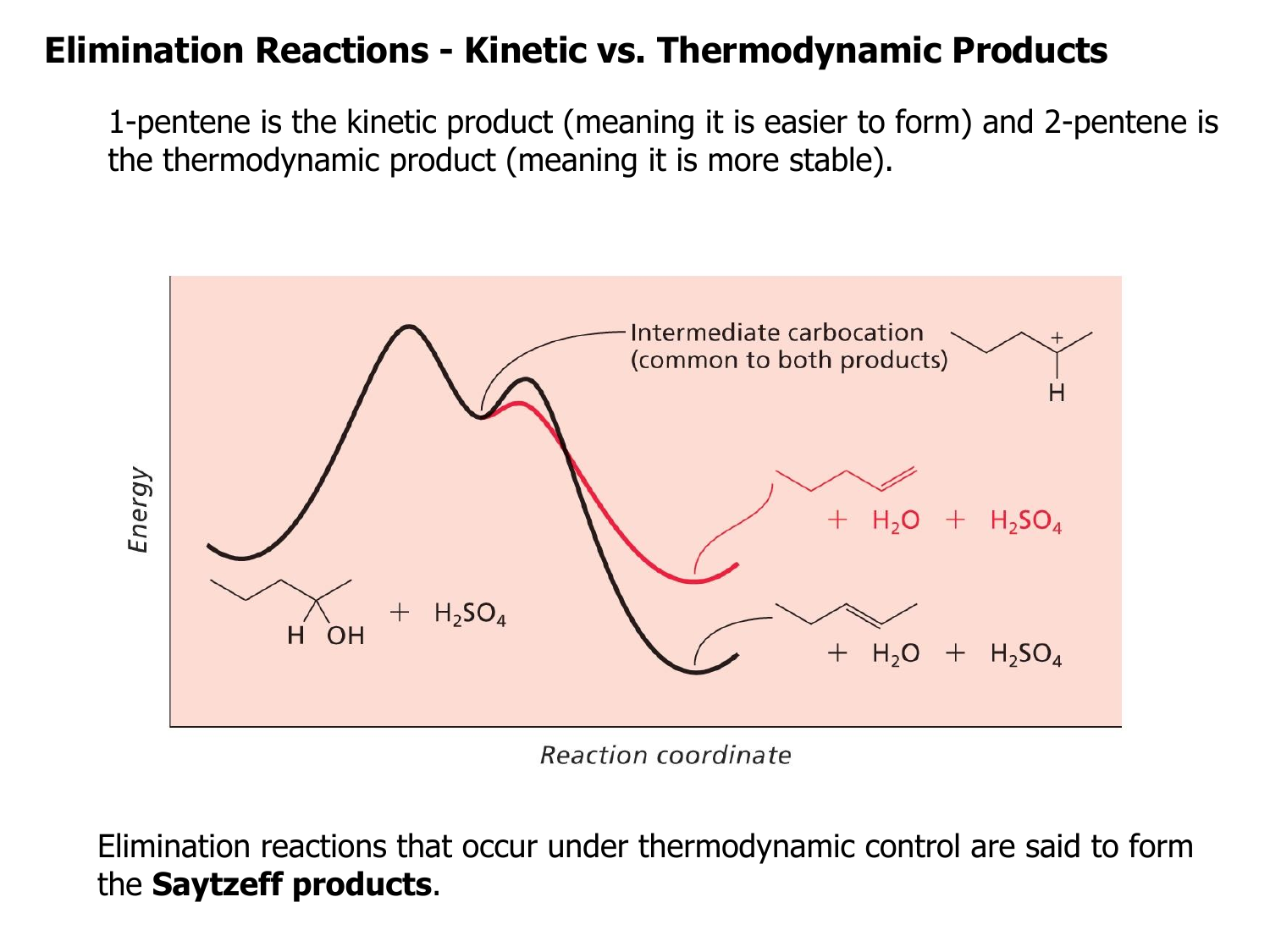#### **Alkene Stability**

C atoms with more s character tend to form stronger bonds with other carbons.

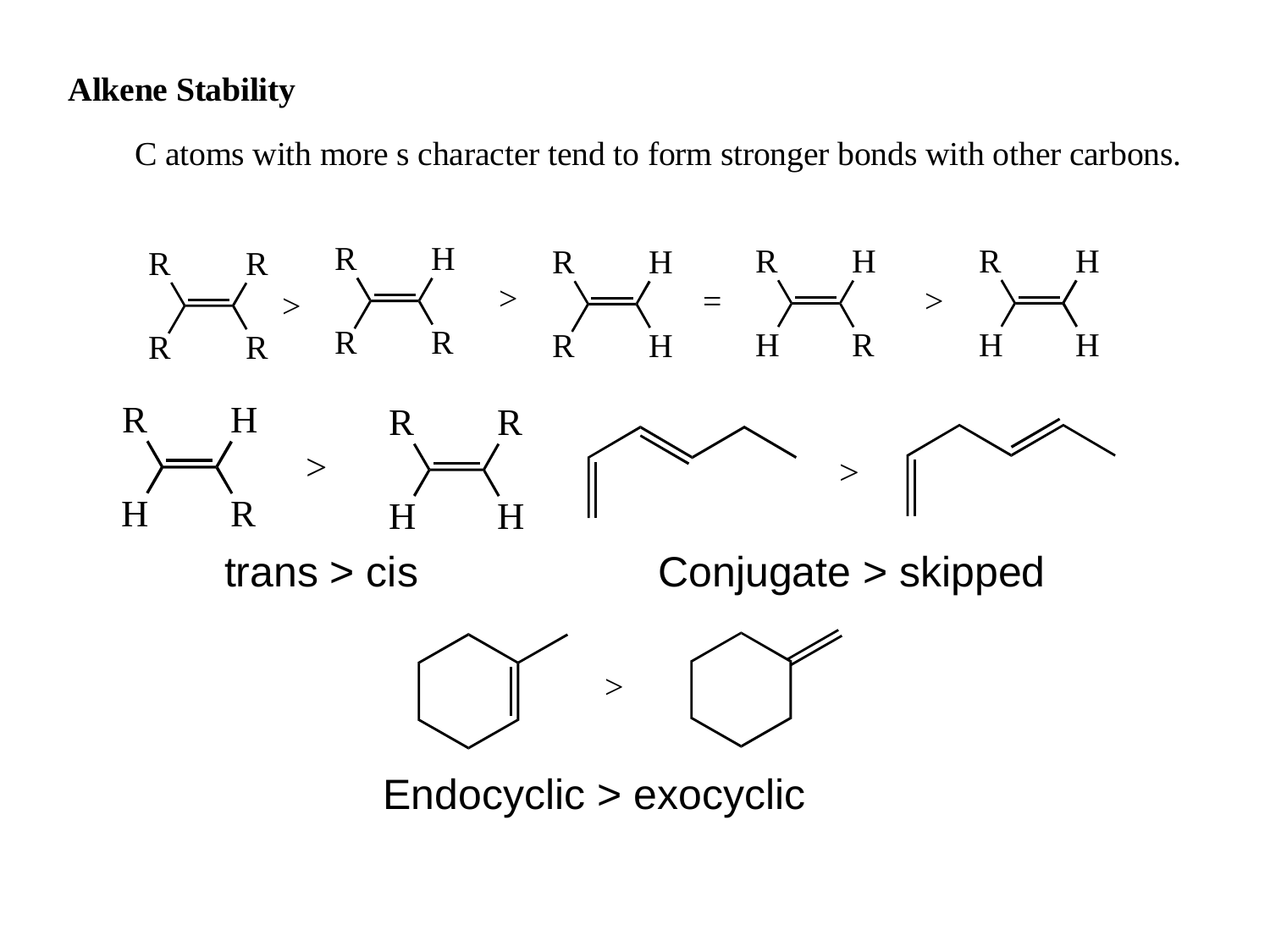#### **Elimination Reactions - Kinetic vs. Thermodynamic Products**

Alkene stability is determined by heats of hydrogenation.



© Copyright 2006, **University Science Books**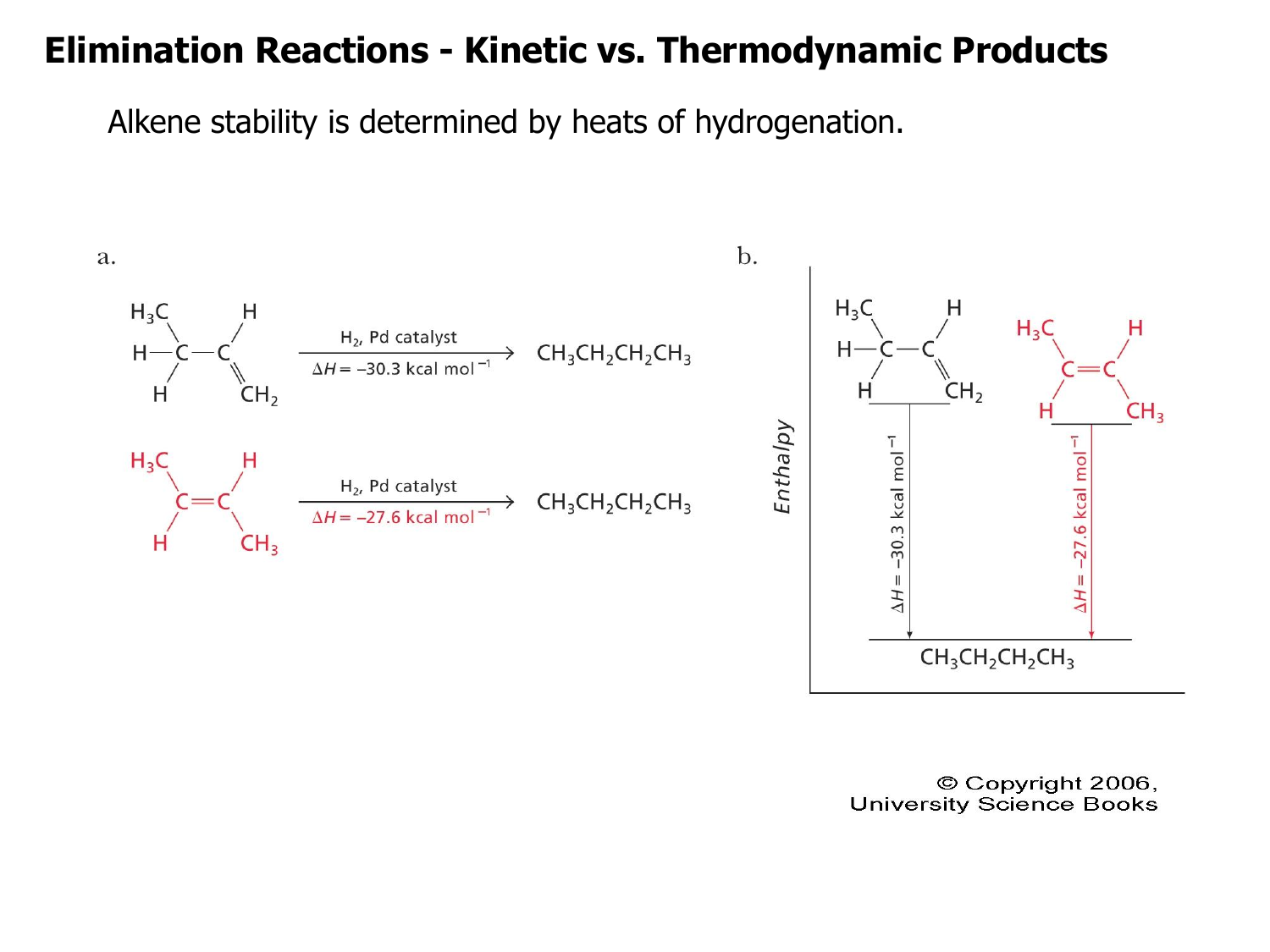#### **E1 Reactions of Alkyl Halides**

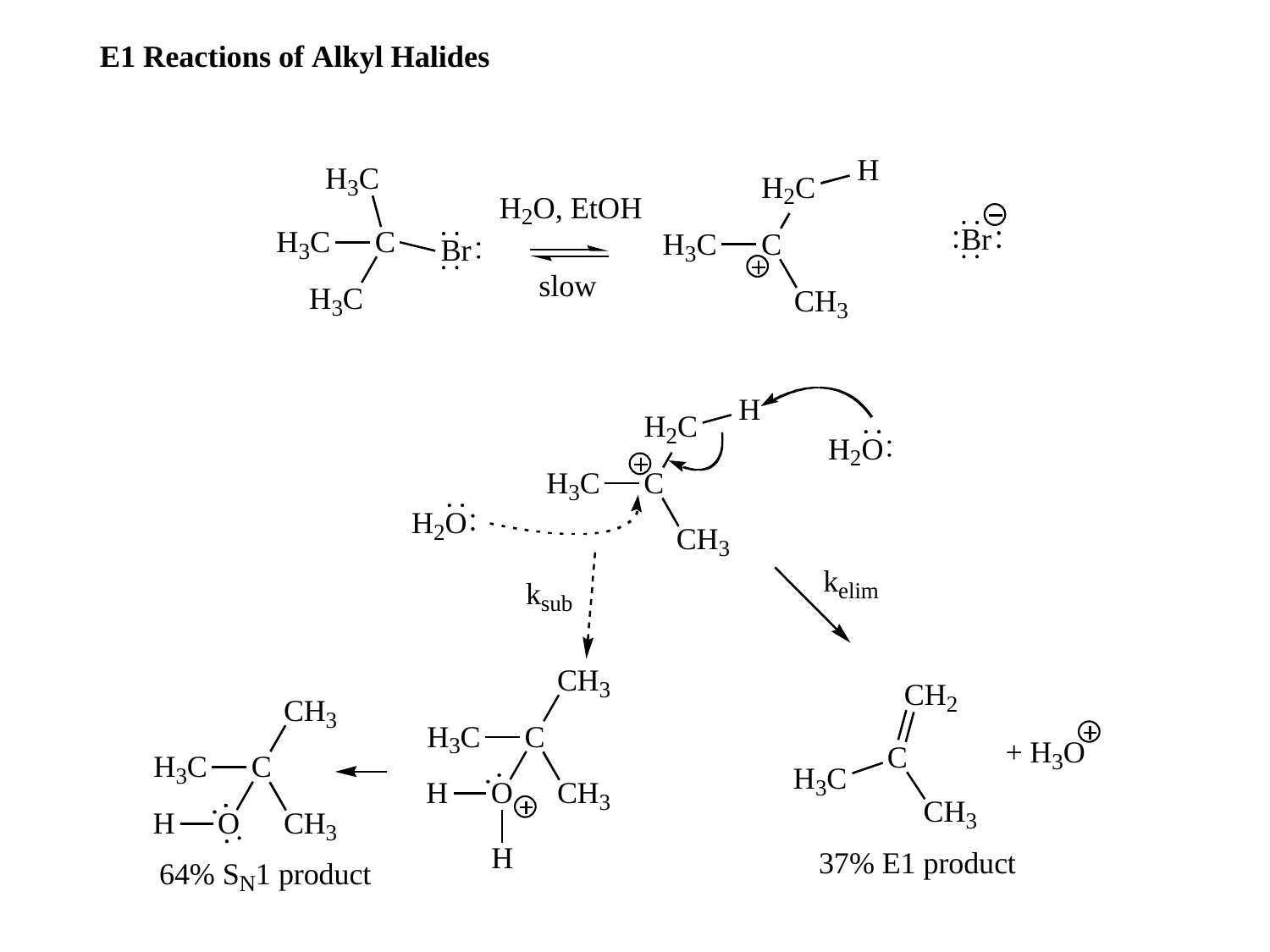If you want SN1, what nucleophile is best?





WWW.PHDCOMICS.COM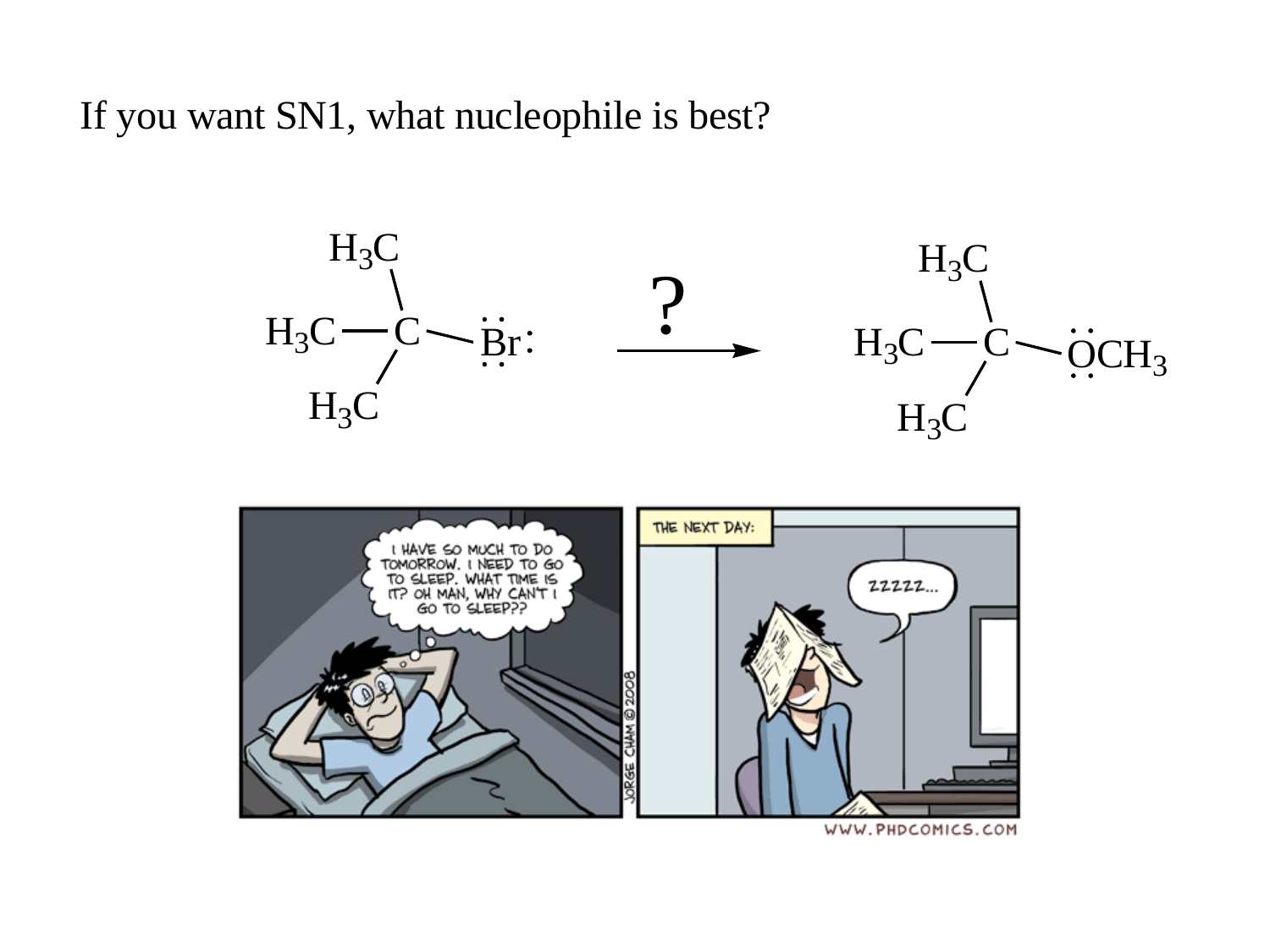#### **The E2 Reaction**



The mechanism:

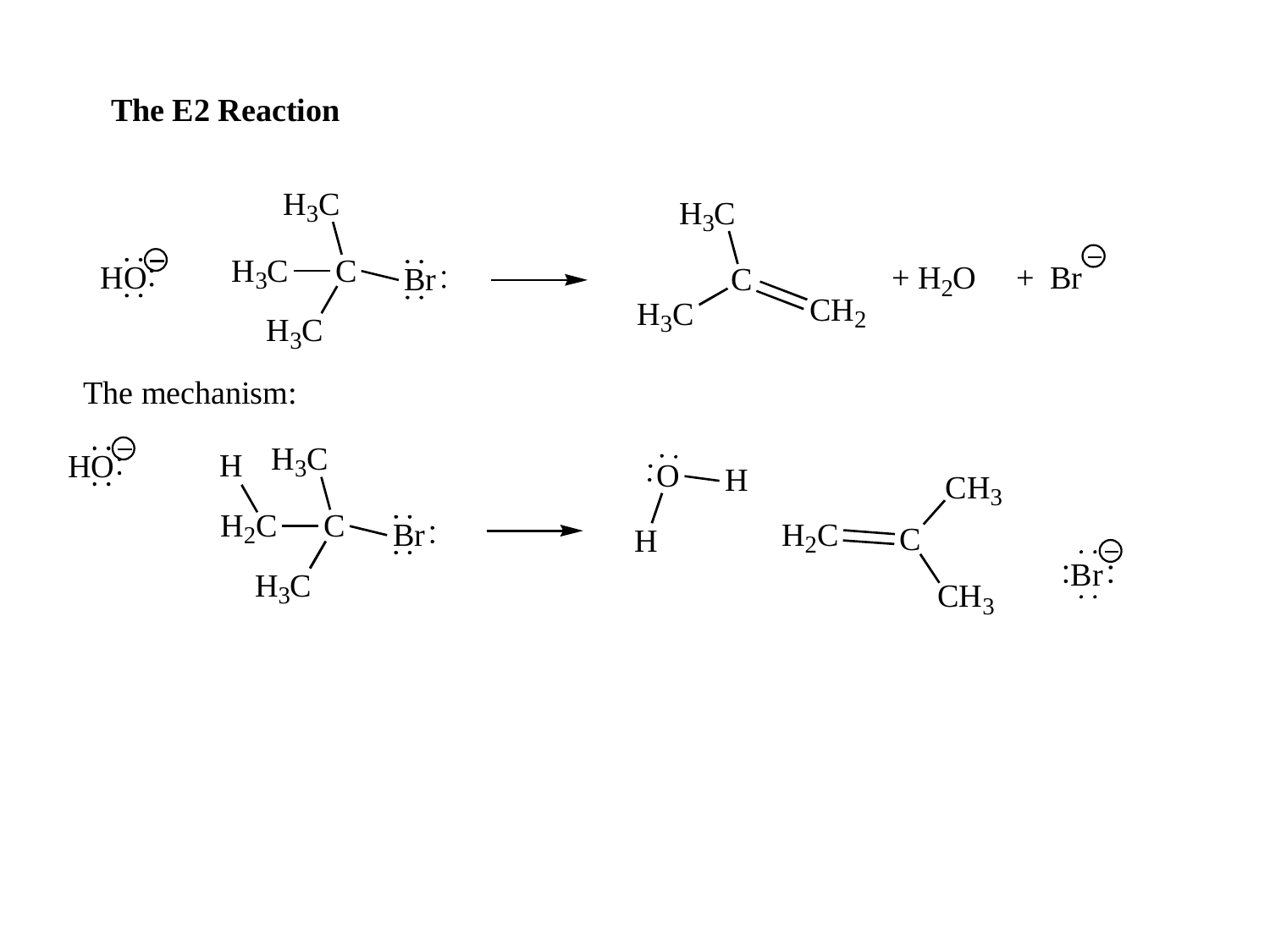### **Elimination Reactions – E2 Reaction**

E2 reactions are favoured for:

•Substrates bearing a good leaving group attached to a tetrahedral carbon atom.

•Strong non-nucleophilic bases .

The Saytzeff product is generally the major product:



Propose a mechanism to account for the two products formed: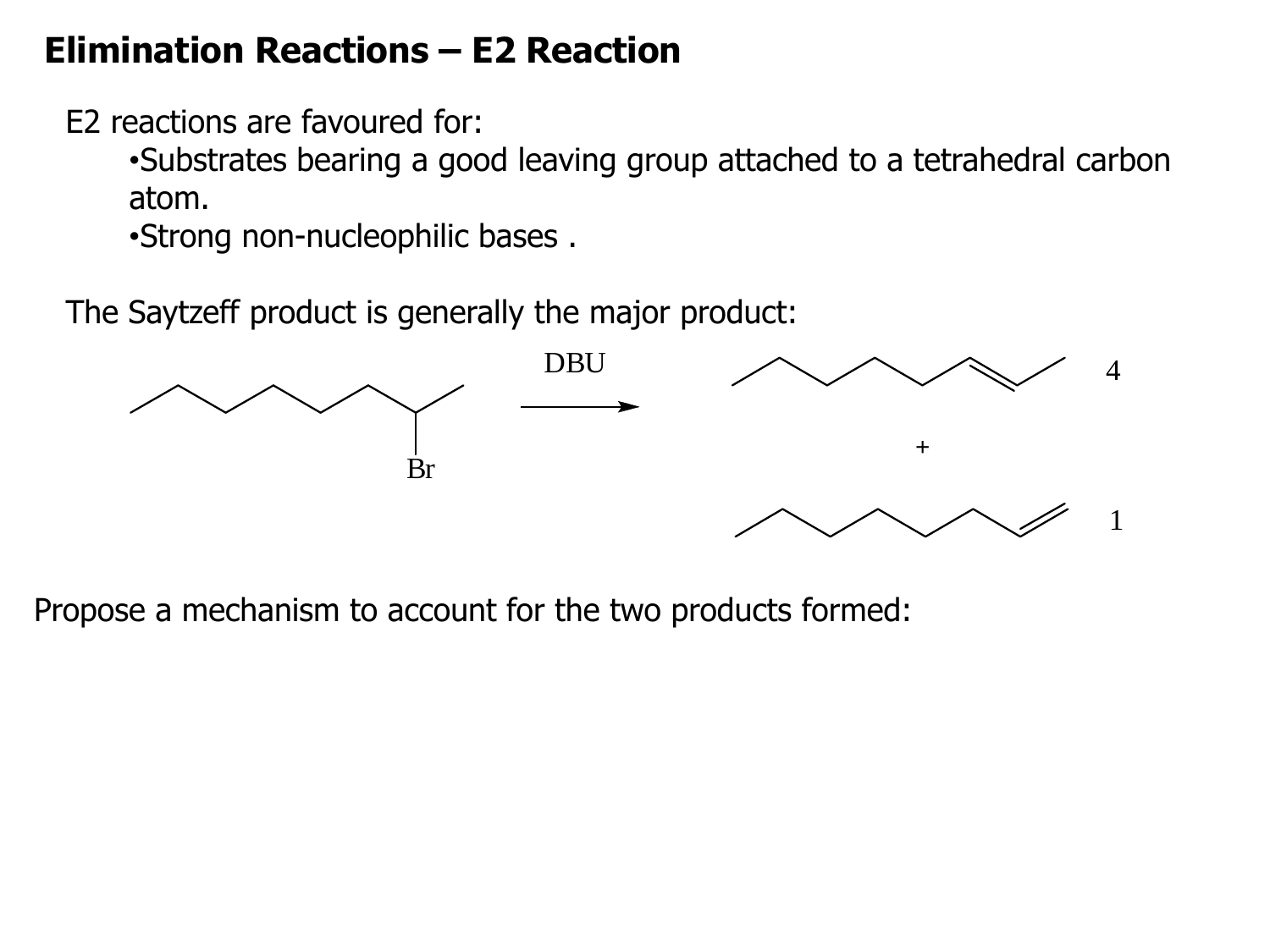#### **E2 Reactions – Stereochemistry and Regiochemistry**



The β-proton pulled off by the base must be anti-periplanar to the leaving group. This reaction is referred to as a "beta-elimination".

# **Why?**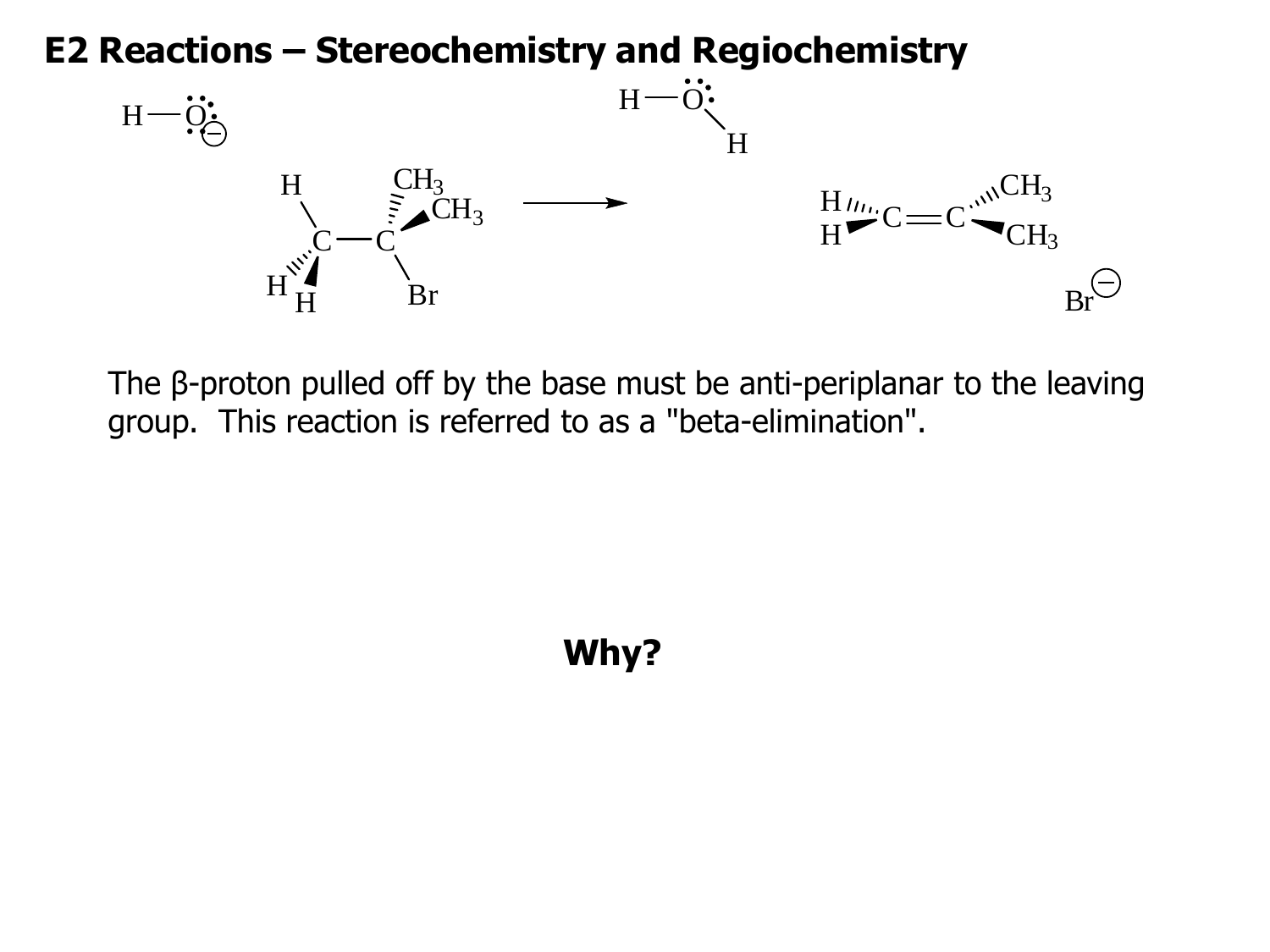# Stereochemical Consequences

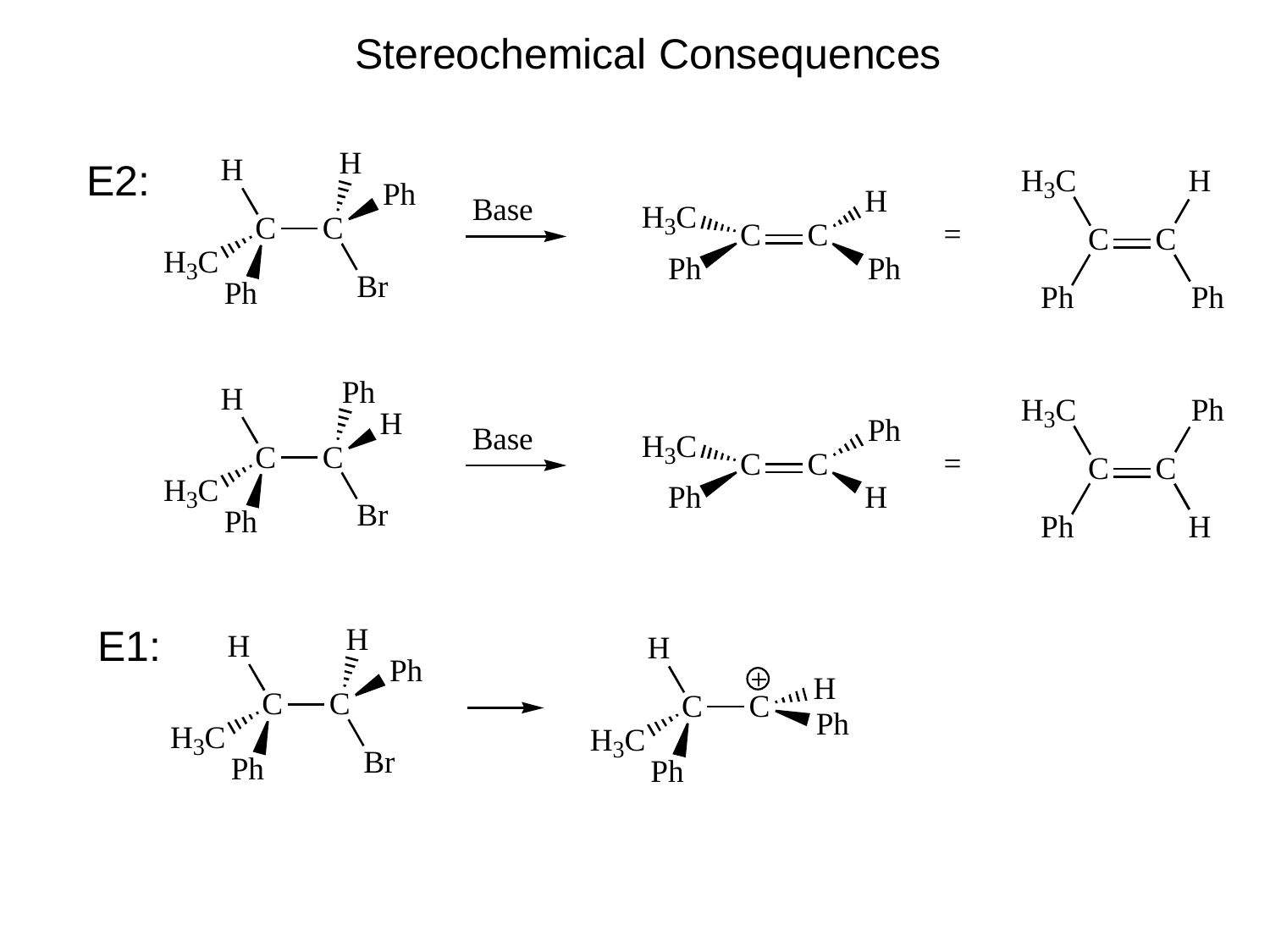In the E2 reactions of cyclohexyl substrates, the leaving group must be... trans diaxial

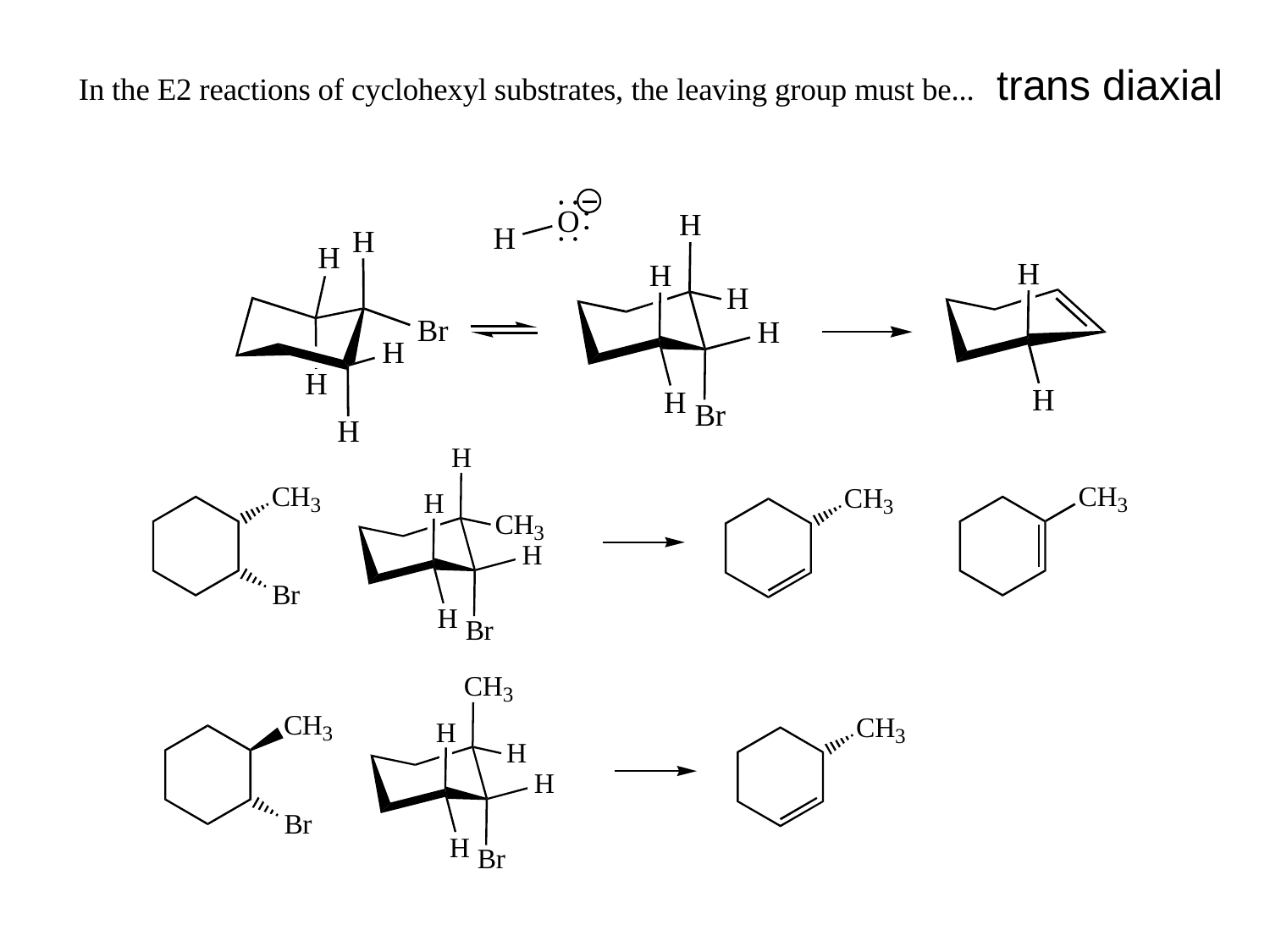### **E2 Reactions – Elimination of Primary Alcohols**

It is possible to convert  $1^\circ$  alcohols to alkenes:



What kind of problems could we expect with the above reaction?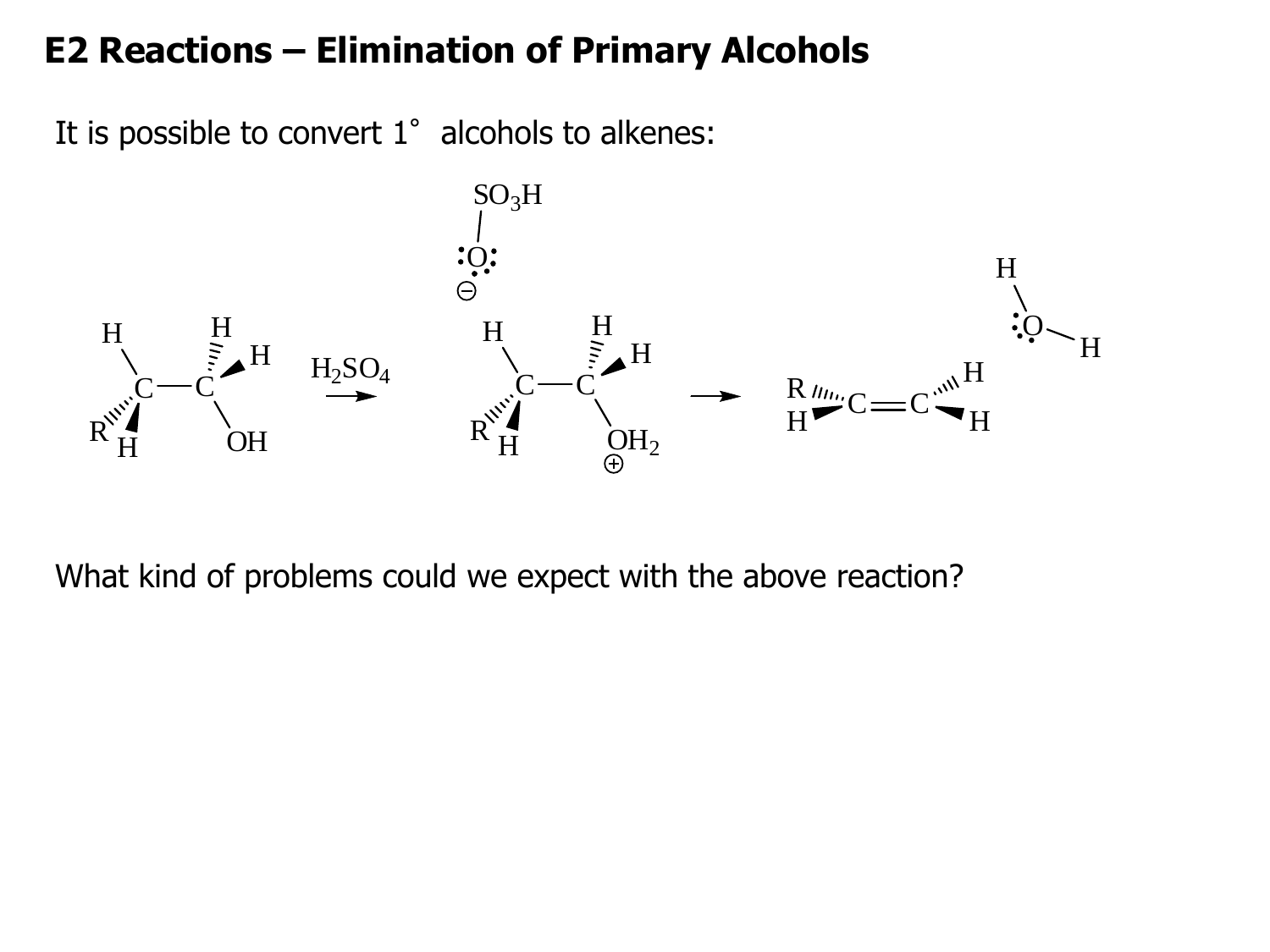#### **E2 Reactions – E2 vs.**  $S_N$ **2**

Because many good nucleophiles are also good bases,  $S_N^2$  often competes with E2 for those substrates that are good for  $S_N$ 2

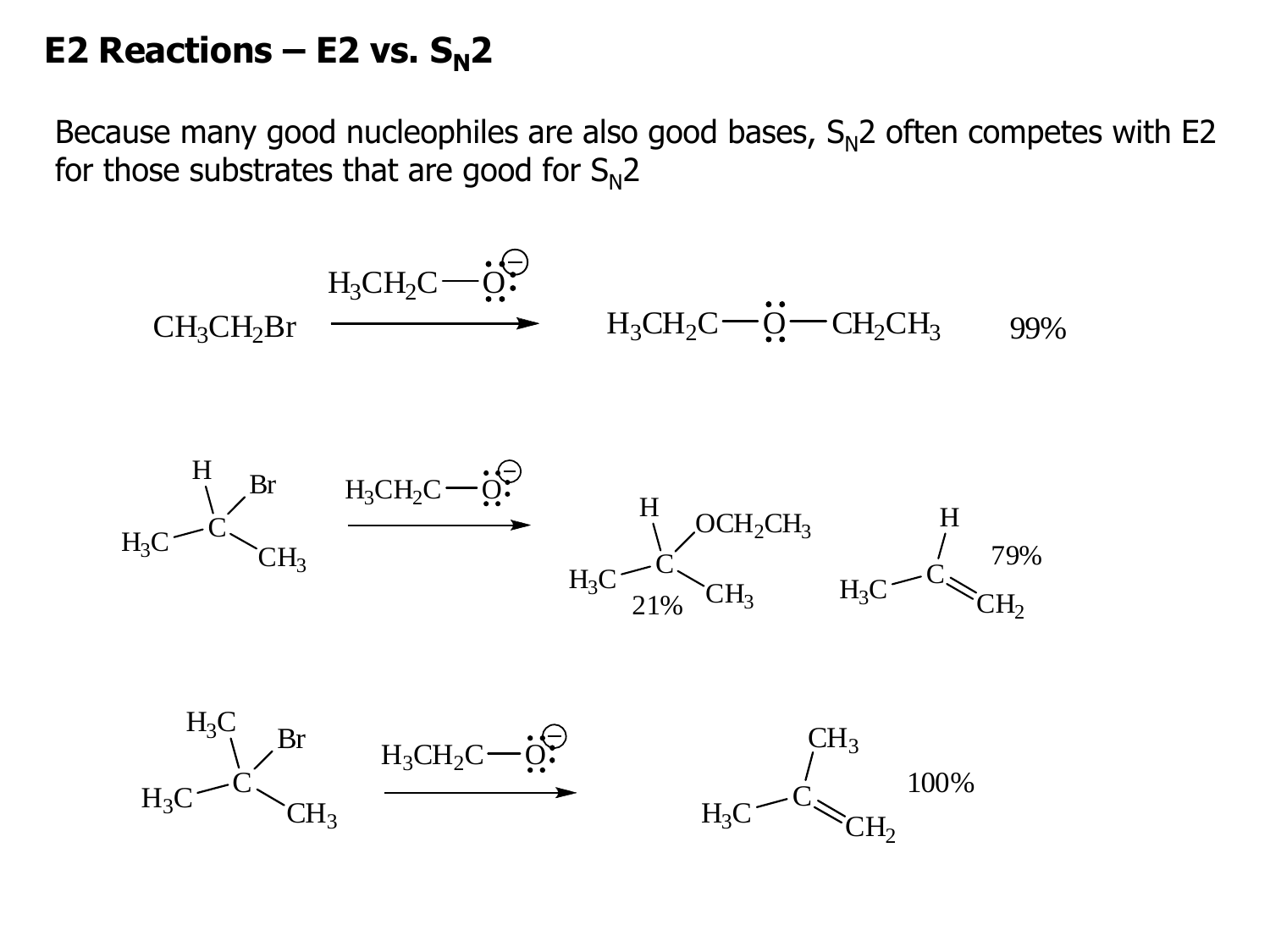### **E2 Reactions – E2 vs.**  $S_N$ **2**

To promote E2 over  $S_N^2$  we want to use strong bases that are non-nucleophilic.

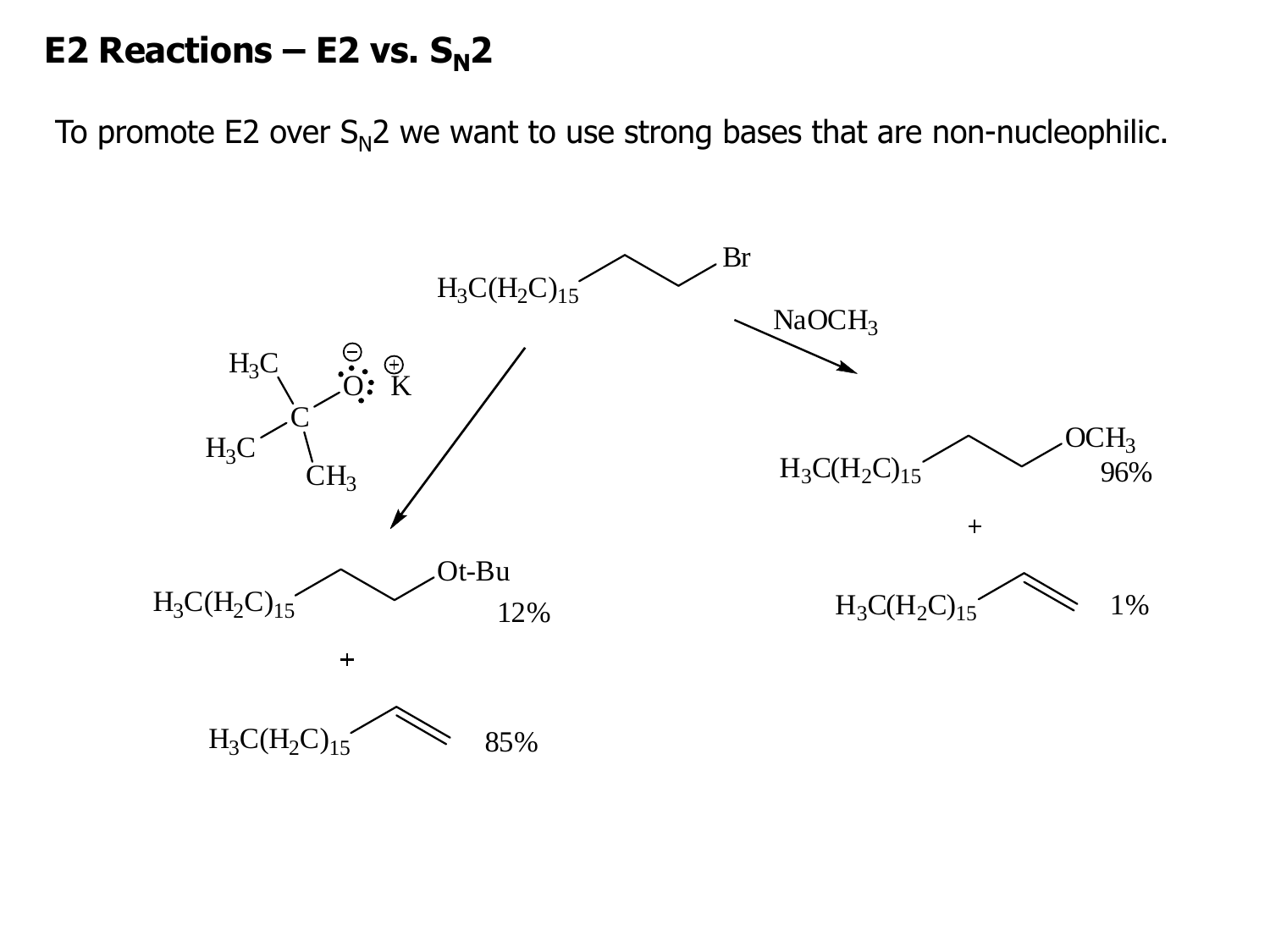### **E2 Reactions – Preparation of Alkynes**

Elimination reactions can be used to prepare alkynes:



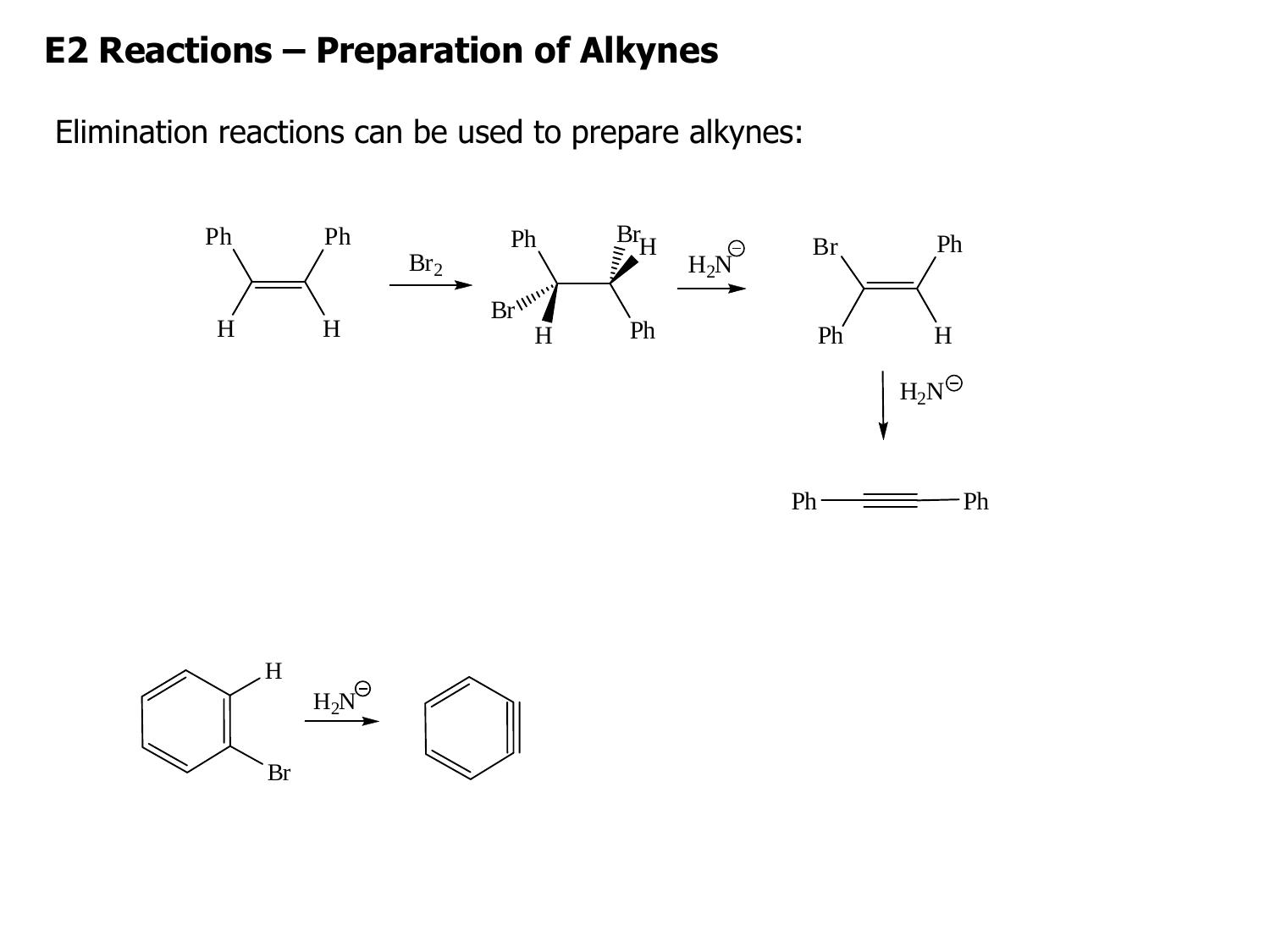# **E1 vs. E2 vs.**  $S_N$ **1 vs.**  $S_N$ **2 - Summary**

•As a general rule, elimination reactions can always compete with substitution reactions. We can, however, alter the reaction conditions to favour one process over another.

•To favour E1 over  $S_N1$  for alcohols, use an acid with a non-nucleophilic conjugate base (H<sub>2</sub>SO<sub>4</sub>, H<sub>3</sub>PO<sub>4</sub>). To favour S<sub>N</sub>1 over E1, use a good nucleophile.

•To favour E2 over  $S_N$ 2, use a strong, bulky non-nucleophilic base. To favour  $S_N$ 2 over E2, use good nucleophiles that are relatively weak bases.

•It is important to keep in mind that although you might choose reaction conditions that will favour one reaction over another, more often than not you will still see traces of the competing reaction.

•Before considering the possibility of an elimination reaction, make sure there are β-hydrogen atoms available to eliminate!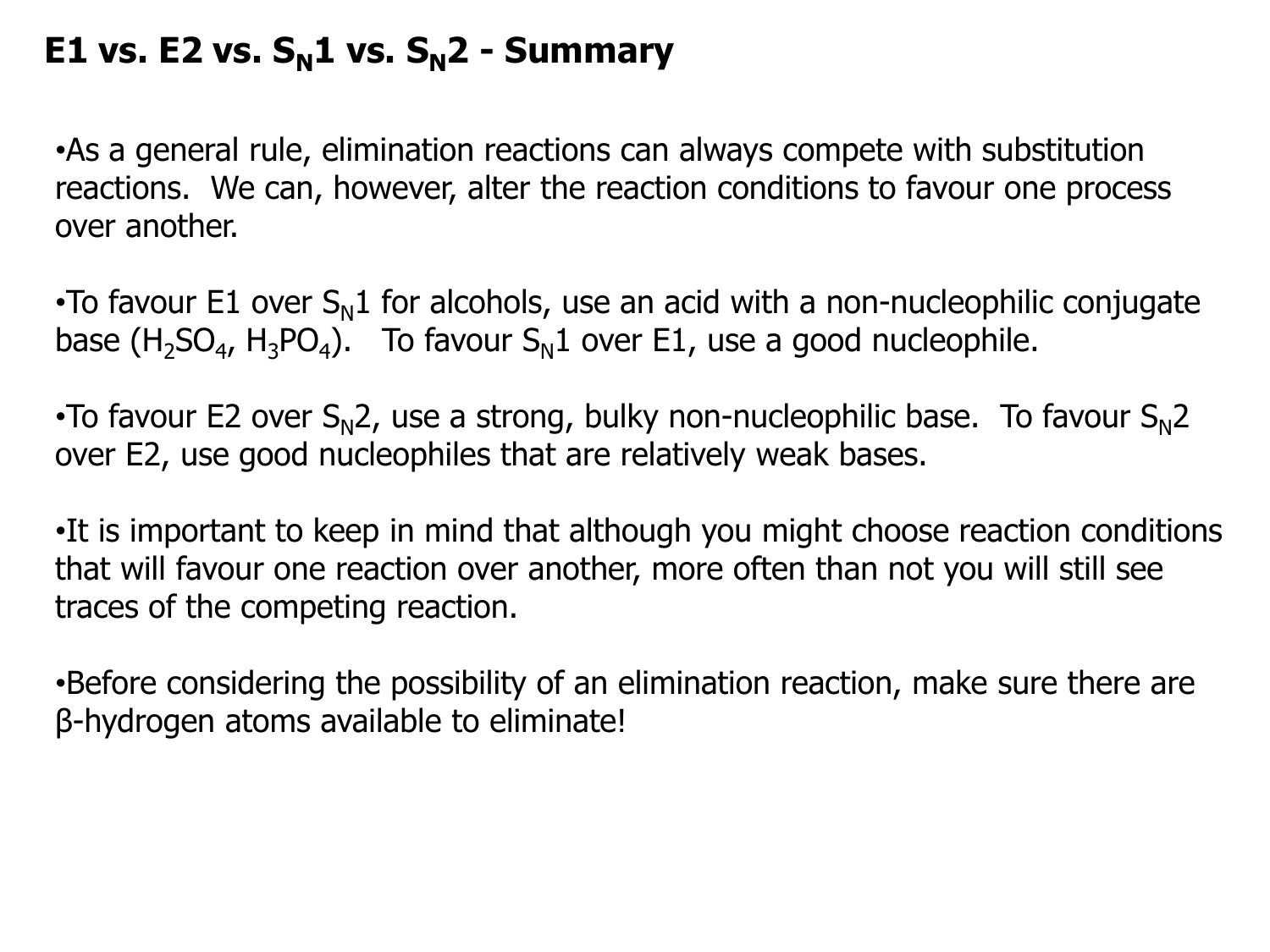# SN1, SN2, E1 and E2 - Summary

|                                   | SN <sub>1</sub>                                                                 | SN <sub>2</sub>                                                                                                 | E <sub>1</sub>                                                                      | E2                                                                                           |
|-----------------------------------|---------------------------------------------------------------------------------|-----------------------------------------------------------------------------------------------------------------|-------------------------------------------------------------------------------------|----------------------------------------------------------------------------------------------|
| Mechanism                         | 2 or more steps<br>involving carbocation<br>intermediate                        | 1 step bimolecular<br>process                                                                                   | 2 or more steps<br>involving<br>carbocation<br>intermediate                         | 1 step bimolecular process                                                                   |
| <b>Kinetics</b>                   | First order in<br>substrate                                                     | Second order, first in<br>substrate and<br>nucleophile                                                          | First order in<br>substrate                                                         | Second order, first in substrate<br>and base                                                 |
| Substrate<br>Dependence           | Those substrates that<br>form stable<br>carbocations.<br>3°, allylic, benzylic  | Those substrates that<br>are uncluttered at the<br>reaction site: $1^\circ$ , $2^\circ$ .<br>Good nucleophiles. | Those substrates<br>that form stable<br>carbocations.<br>3°, allylic, benzylic      | Requires strong base and any<br>substrate with beta proton.                                  |
| Stereochem                        | Racemization.                                                                   | Stereospecific<br>inversion.                                                                                    | Usually mixtures.                                                                   | Stereospecific involving<br>antiperiplanar relationship of<br>beta-proton and leaving group. |
| Importance of<br>Base/nucleophile | Not involved in RDS,<br>but less basic form of<br>nucleophile will limit<br>E1. | Reactivity of<br>nucleophile is<br>important since it is<br>involved in RDS.                                    | If a good, non-basic<br>nucleophile is<br>present (halides,<br>bisulfate) then SN1. | Strong, non-nucleophilic bases<br>(KOtBu, LDA) best to limit SN2.                            |
| Importance of<br>Leaving group    | Involved in RDS so is<br>important.                                             | Involved in RDS so is<br>important.                                                                             | Involved in RDS so<br>is important.                                                 | Involved in RDS so is important.                                                             |
| Competes with                     | E1 and E2                                                                       | E2 when basic<br>nucleohiles employed.                                                                          | SN <sub>1</sub>                                                                     | SN <sub>2</sub>                                                                              |
| Solvent                           | Polar protic best                                                               | Polar aprotic best                                                                                              | Polar protic best                                                                   | Varies.                                                                                      |